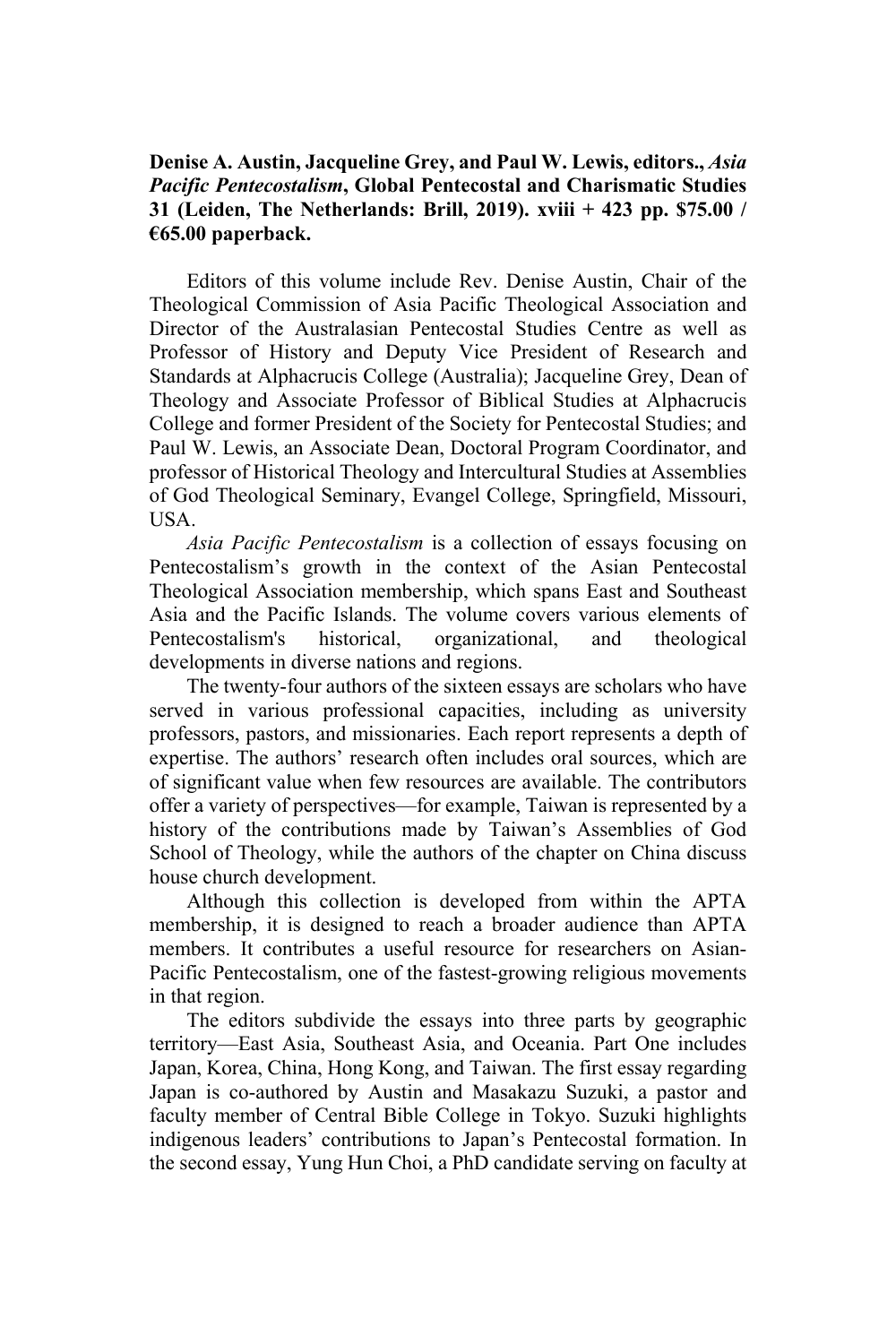Alphacrucis College in Australia, examines the impact of Pastor David Yonggi Cho in South Korea whose influence reaches around the globe. Two scholars contribute to the third essay on China. Selena Y. Z. Su, PhD University of Birmingham and former pastor in China's house church network for two decades, co-authors the third essay with Dik Allan, a scholar and university lecturer at Shenzhen University in China. They focus on the strength of leadership and the inspiring growth of the movement amid hostility in China. Next, Connie Au, a scholar, theologian, and native of Hong Kong, demonstrates how that territory, initially influenced by foreign missionaries, developed its own presence of Pentecostalism. In the section's final entry, Michael Chase, a faculty member at the Assemblies of God School of Theology in Taiwan and a veteran missionary, discusses that school's history and its tremendous influence upon that denomination in Taiwan.

Part Two offers seven essays about Southeast Asia, including Cambodia and Laos, Thailand and Vietnam, Myanmar, Malaysia, the Philippines, Indonesia, and Singapore. Darin Clements, Director of Cambodia Bible Institute, and Ken Huff, Country Moderator for the Assemblies of God Missionary Fellowship, discuss Cambodia and Laos. Both have served as missionaries for over twenty years. With the contributions of their pseudonymous co-author Nyotxay, they document the arrival of Pentecostalism in Cambodia in the 1970s and describe how the movement flourished while facing terrible persecution during the reign of the Khmer Rouge. As the movement progressed, an indigenous personality replaced western influence. However, although traces of its effects can be detected, Pentecostalism in Laos remains ill-documented and less-explored, inviting further research.

In Vietnam and Thailand, longstanding Assembly of God missionaries James Hosack and Jason Morris relate differing challenges in their respective fields and describe their ministries' transition to indigenous leadership. Saw Tint Sann Oo, President of Evangel Bible College in Myanmar, demonstrates the necessity for Pentecostalism in Myanmar to adopt a more pragmatic social view. Austin co-authors the next essay with Lim Yeu Chuen, who pastored in Kuala Lumpur and taught theology at the Bible College of Malaysia. They articulate how Pentecostalism has become enmeshed in Malaysia's local culture.

Scholars Doreen Alcoran-Benavidez, Edwardniel Benavidez, Adonis Abelard O. Gorospe, and Dynnice Rosanny Engcoy explore the diverse and complex nature of Pentecostalism in the Philippines. This team gives insight into the integration of Pentecostalism among three critical denominations (Assemblies of God, Church of God, and the Foursquare Gospel Church). These combine with the Catholic charismatic movement to give the Philippines a distinct yet diverse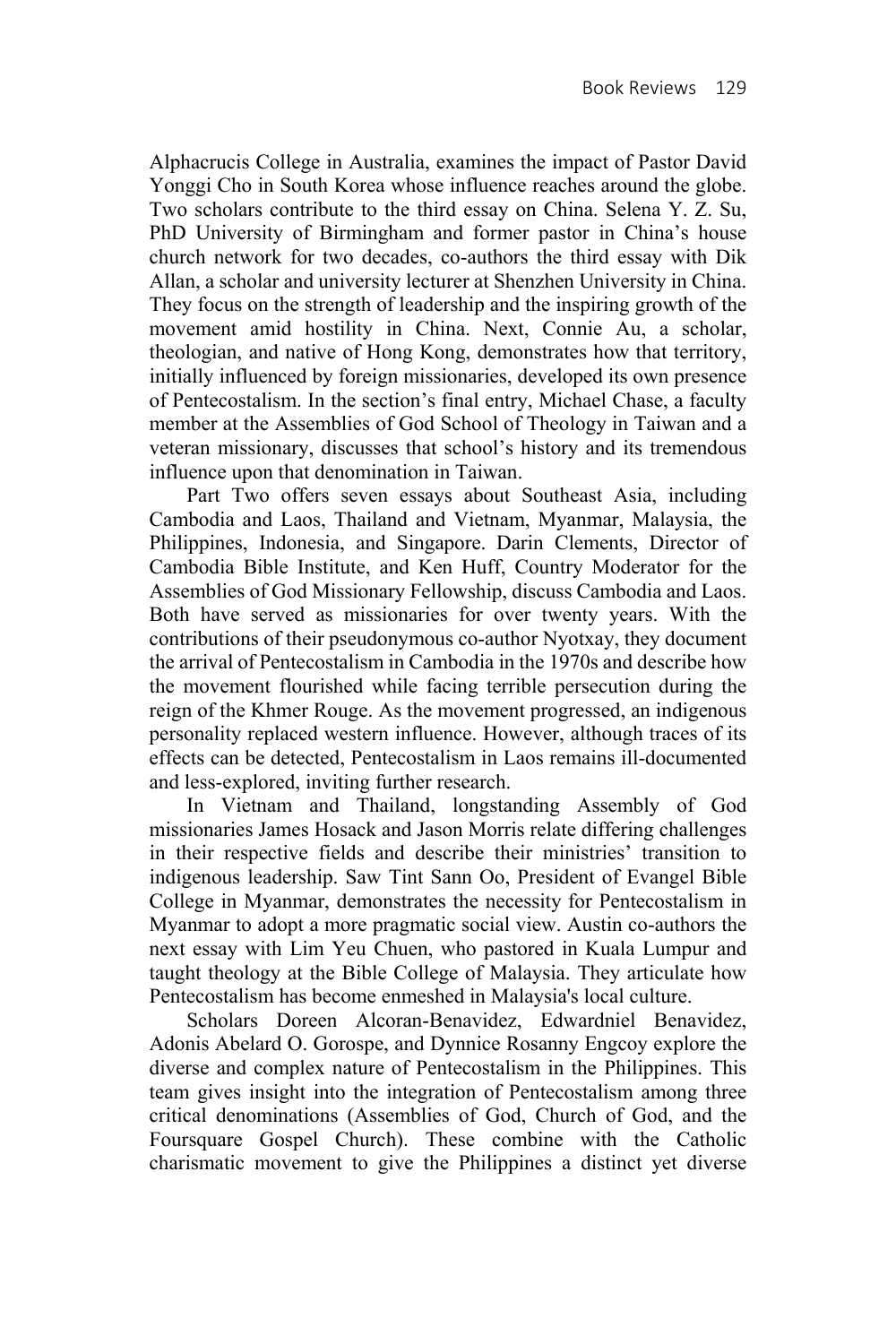Pentecostal culture. Gani Wiyono, Academic Dean of Advanced School of Theology in Malang, Indonesia, articulates unique geographic and socio-political factors that contribute to Pentecostalism's growth but also create challenges of identity and unity among the Javanese. Part Two concludes as Mathew Mathews, a Senior Research Fellow at the National University of Singapore, analyzes how socio-political aspects have influenced Pentecostal formation, including challenging government restrictions and the church's involvement in social services.

Part Three covers Oceania and includes the South Pacific Islands, including Fiji, as well as Papua New Guinea, Aotearoa / New Zealand, and Australia. Here, Pentecostalism has prompted a unique "second Reformation," reaching beyond the religious sphere and penetrating deeply into society. Kellesi Gore, a researcher of Pentecostal history, emphasizes the significance of the movement's growth rate in the South Pacific Islands. It is among the fastest in the world and began with pioneer Australian missionary efforts in Fiji. Gore analyzes how this tremendously successful Pentecostal growth developed.

Next, Luisa J. Gallagher and Sarita D. Gallagher, teachers and researchers at George Fox University in Oregon, discuss Pentecostalism's role in shaping Christianity in Papua New Guinea. Meanwhile, Michael J. Frost, a lecturer and researcher at Alphacrucis College in New Zealand, discusses the success and political effects of various revivalist movements in that country, including the Latter Rain and charismatic renewal movements. Finally, Shane Clifton and Austin narrate Pentecostalism's shift from representing a minority of Christian denominations in Australia to becoming a vibrant cultural influencer through ministries such as Hillsong.

*Asia Pacific Pentecostalism* develops readers' awareness and appreciation of the unique origins and strands of Pentecostalism in the Asian Pacific region. Despite its academic nature, the volume is balanced by a fluid, readable style and format that appeals to readers less familiar with the Asian context of Pentecostalism.

This book contributes the treatment of Pentecostalism in Papua New Guinea, the South Pacific Islands, Cambodia, and Laos, which are lacking in similar volumes such as the 2016 Charisma House publication *Global Renewal Christianity: Spirit-Empowered Movements Past, and Future, Volume 1: Asia and Oceania*, edited by Vinson Synan and Amos Yong. *Asia Pacific Pentecostalism* is also unique in presenting perspectives stemming from within the Asia Pacific Theological Association. The volume offers the views of diverse contributors, many of whom are native to the region or have first-hand experiences in these nations.